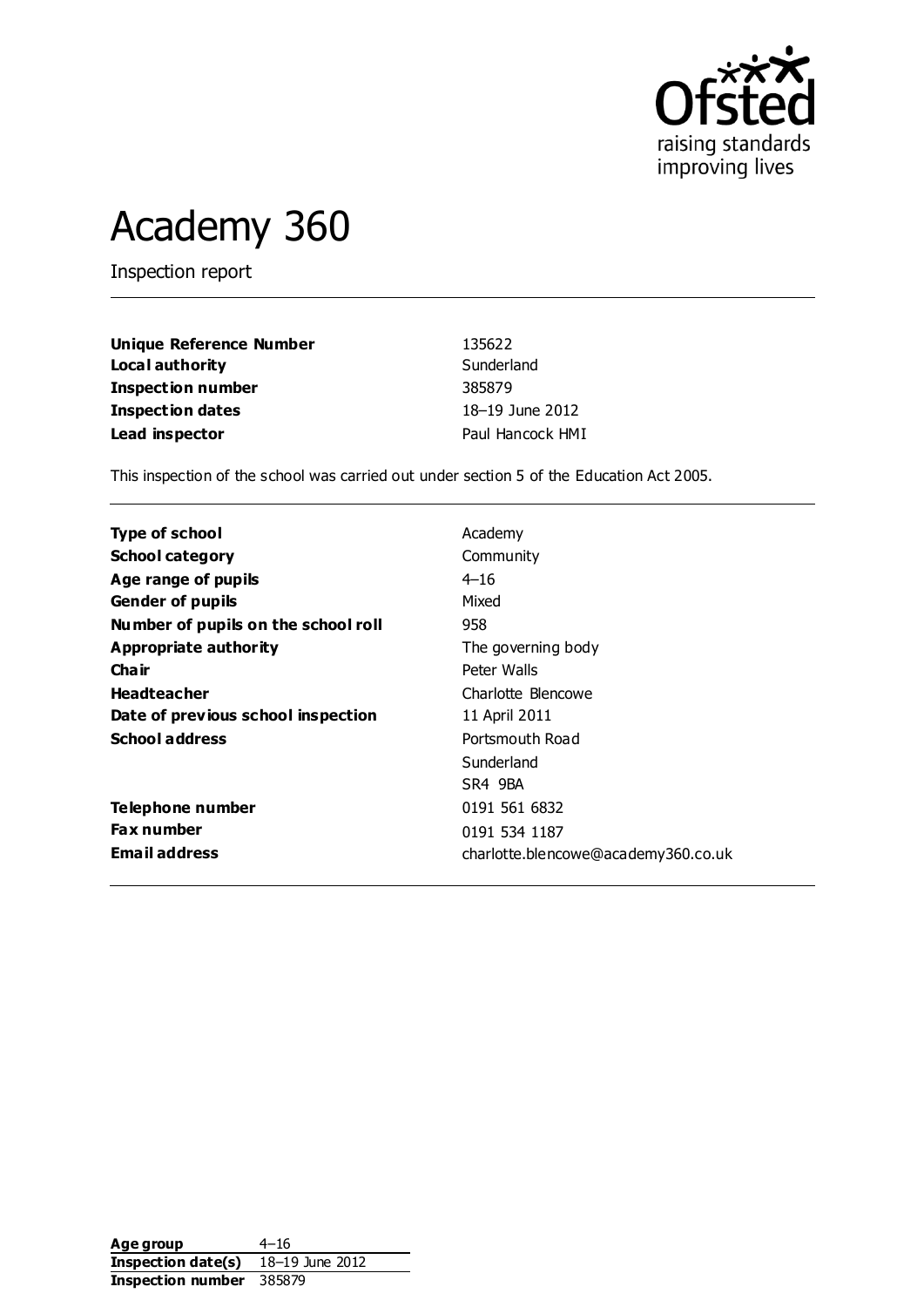

You can use Parent View to give Ofsted your opinion on your child's school. Ofsted will use the information parents and carers provide when deciding which schools to inspect and when.

You can also use Parent View to find out what other parents and carers think about schools in England. You can visit [www.parentview.ofsted.gov.uk,](www.parentview.ofsted.gov.uk) or look for the link on the main Ofsted website:<www.ofsted.gov.uk>

The Office for Standards in Education, Children's Services and Skills (Ofsted) regulates and inspects to achieve excellence in the care of children and young people, and in education and skills for learners of all ages. It regulates and inspects childcare and children's social care, and inspects the Children and Family Court Advisory Support Service (Cafcass), schools, colleges, initial teacher training, work-based learning and skills training, adult and community learning, and education and training in prisons and other secure establishments. It assesses council children's services, and inspects services for looked after children, safeguarding and child protection.

Further copies of this report are obtainable from the school. Under the Education Act 2005, the school must provide a copy of this report free of charge to certain categories of people. A charge not exceeding the full cost of reproduction may be made for any other copies supplied.

If you would like a copy of this document in a different format, such as large print or Braille, please telephone 0300 123 4234, or email [enquiries@ofsted.gov.uk](mailto:enquiries@ofsted.gov.uk)

You may copy all or parts of this document for non-commercial purposes, as long as you give details of the source and date of publication and do not alter the information in any way.

To receive regular email alerts about new publications, including survey reports and school inspection reports, please visit our website and go to 'Subscribe'.

Piccadilly Gate Store Street Manchester M1 2WD

T: 0300 123 4234 Textphone: 0161 618 8524 [enquiries@ofsted.gov.uk](mailto:enquiries@ofsted.gov.uk) [www.ofsted.gov.uk](http://www.ofsted.gov.uk/)



© Crown copyright 2012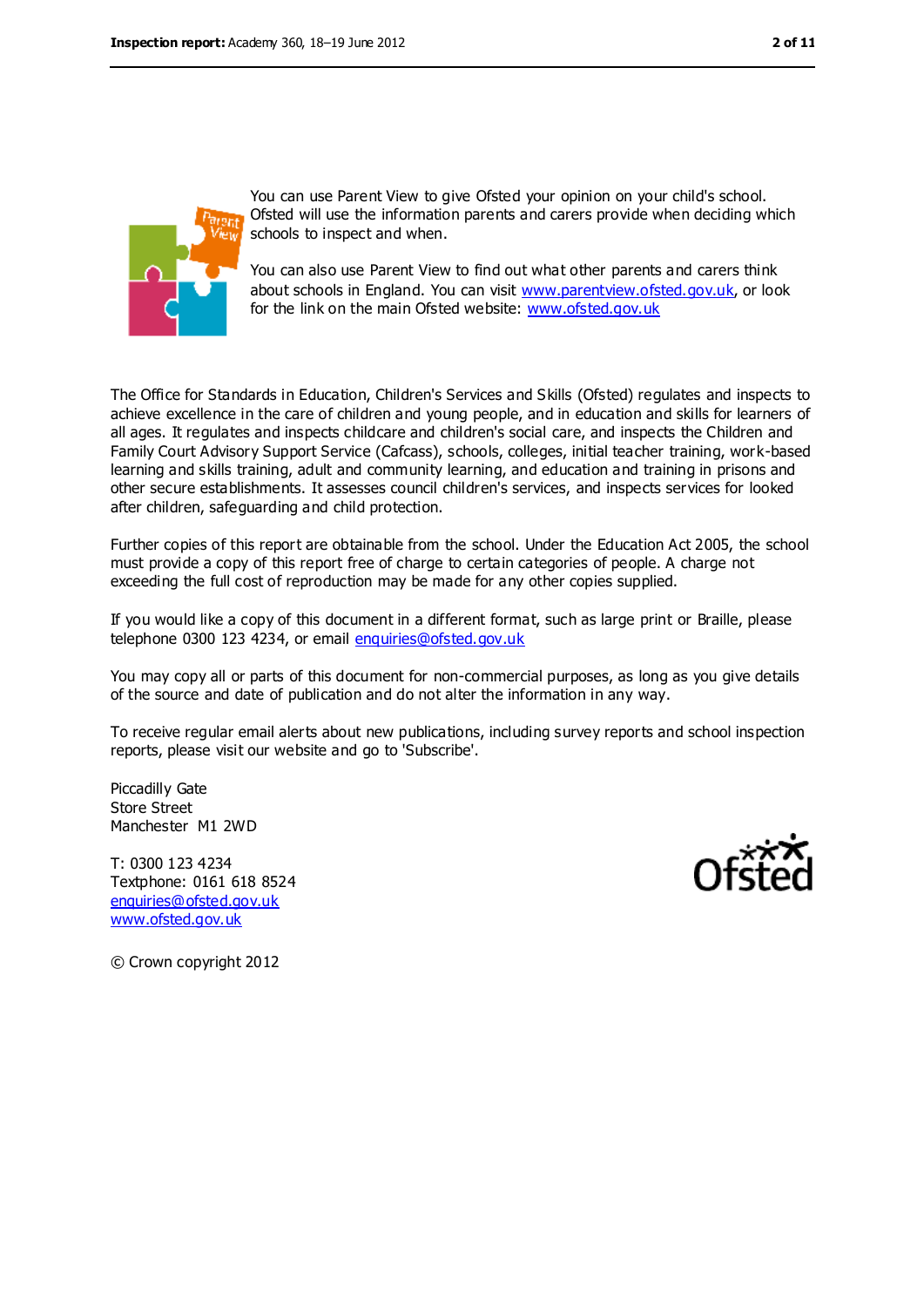### **Introduction**

Inspection team

Paul Hancock Michael Hill

Her Majesty's Inspector Ofsted Seconded Additional Inspector Graeme Clarke **Additional Inspector** Additional Inspector Julie McGrane **Additional Inspector** 

This inspection was carried out with two days' notice by four inspectors who observed 40 teachers and teaching assistants teaching 42 lessons. Two were joint observations with the Principal and vice-principal. The inspectors discussed the work of the academy with students and staff. Inspectors looked at a number of documents, including the academy selfevaluation and improvement plan, the safeguarding and equality policies, and minutes of the governing body meetings. The inspectors took account of the responses to the on-line questionnaire (Parent View) in planning the inspection and 53 parental and carers' questionnaires were analysed and others completed by students and staff.

### **Information about the school**

The academy opened in September 2008 in a new building and is sponsored by Sunderland City Council and 'Gentoo', a social housing group that is leading the regeneration of the area surrounding the academy. It was one of the first academies to cater for students from the age of four to 16 and the specialism is business and enterprise. The number of students is similar when compared with average primary and secondary schools. Nearly all students are White British. A small number of students come from minority ethnic groups or speak English as an additional language. The proportion of disabled students and those with special educational needs is broadly average. A well above average proportion of students in the main school are supported by school action plus or have a statement of special educational needs. The number of students known to be eligible for free school meals is well above average. The academy has met the current floor standards, which the government sets for the minimum expectations for attainment and progress.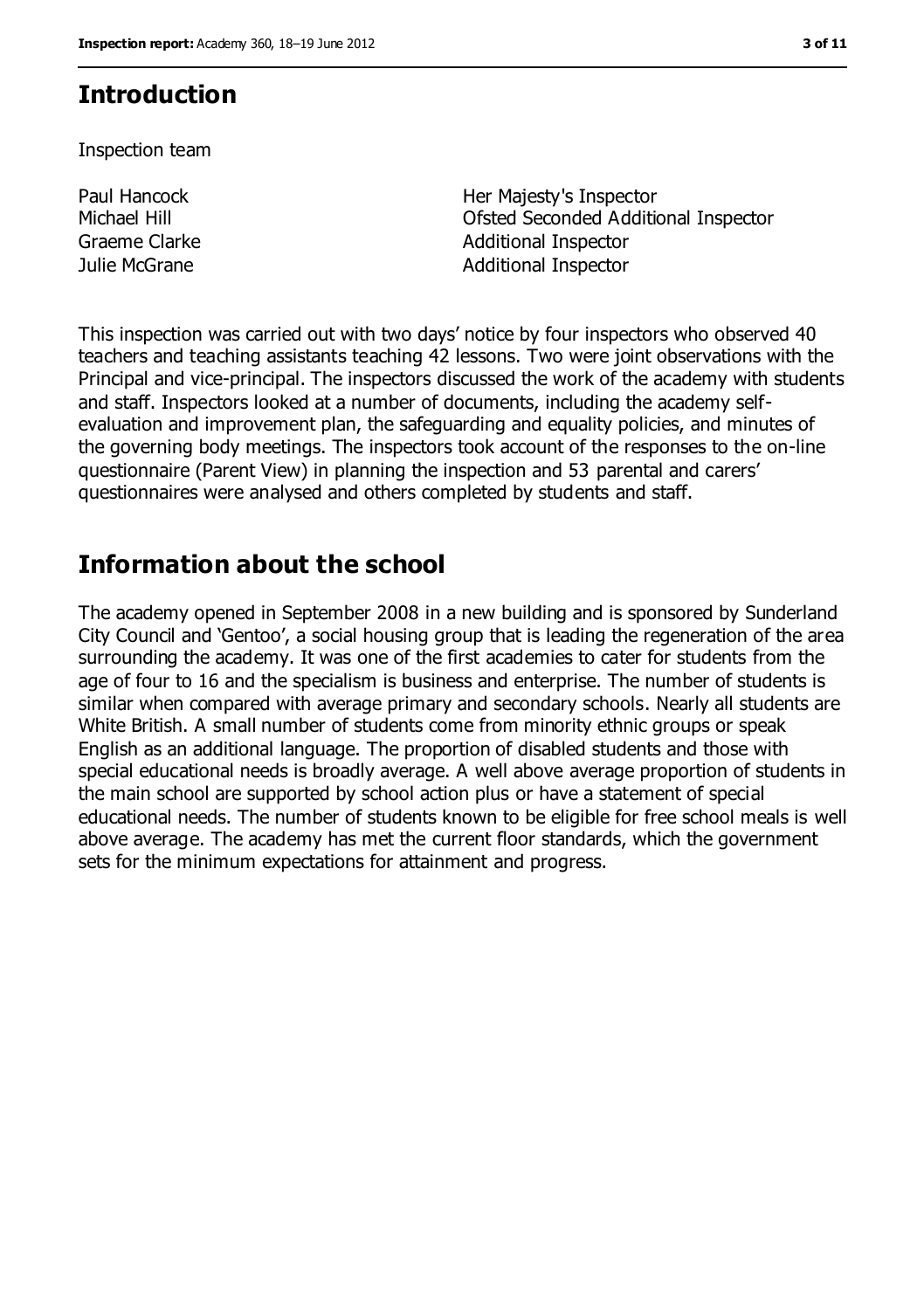**Inspection grades: 1 is outstanding, 2 is good, 3 is satisfactory and 4 is inadequate** Please turn to the glossary for a description of the grades and inspection terms

### **Inspection judgements**

| <b>Overall Effectiveness</b> |  |
|------------------------------|--|
|------------------------------|--|

| <b>Achievement of pupils</b>          |  |
|---------------------------------------|--|
| <b>Quality of teaching</b>            |  |
| <b>Behaviour and safety of pupils</b> |  |
| <b>Leadership and management</b>      |  |

### **Key Findings**

- Academy 360 is a satisfactory academy which is continuing to improve. New initiatives and systems are firmly established and making a positive impact on attainment, achievement and the quality of teaching. It is not a good academy yet because more time is required to ensure all students make the progress they should as a result of all the teaching being at least good or better.
- In accordance with section 13 (5) of the education act 2005, Her Majesty's Chief Inspector is of the opinion that the academy no longer requires significant improvement. Schools whose overall effectiveness is judged satisfactory may receive a monitoring visit by an Ofsted inspector before their next section 5 inspection.
- Achievement is satisfactory and all groups of students make satisfactory progress including disabled students and those with special educational needs. Forty six per cent of Year 11 students are on track to gain five or more A\* to C grades at GCSE, including English and mathematics from low starting points when they joined the academy. Achievement in the primary years is satisfactory and standards of attainment at the end of Year 6 are close to average in reading, writing and mathematics from low starting points. Children currently in the Early Years Foundation Stage are making outstanding progress, which is a significant recent improvement.
- Teaching is satisfactory and the proportion of good or better teaching is increasing. The academy knows what the next steps are to make sure the match between tasks and lesson planning fully challenge and meet the students' different learning needs. Assessment information is used effectively when planning lessons. The best marking is detailed and students are clear about how well they are doing. There are examples of marking and feedback which students find difficult to understand, for example, because the language used is too complex. The leadership of teaching and the management of performance are satisfactory and used effectively to support teachers in developing their practice.
- Behaviour is satisfactory in lessons and around the academy. Students feel safe and have positive attitudes when the teaching is good. Attendance has improved and the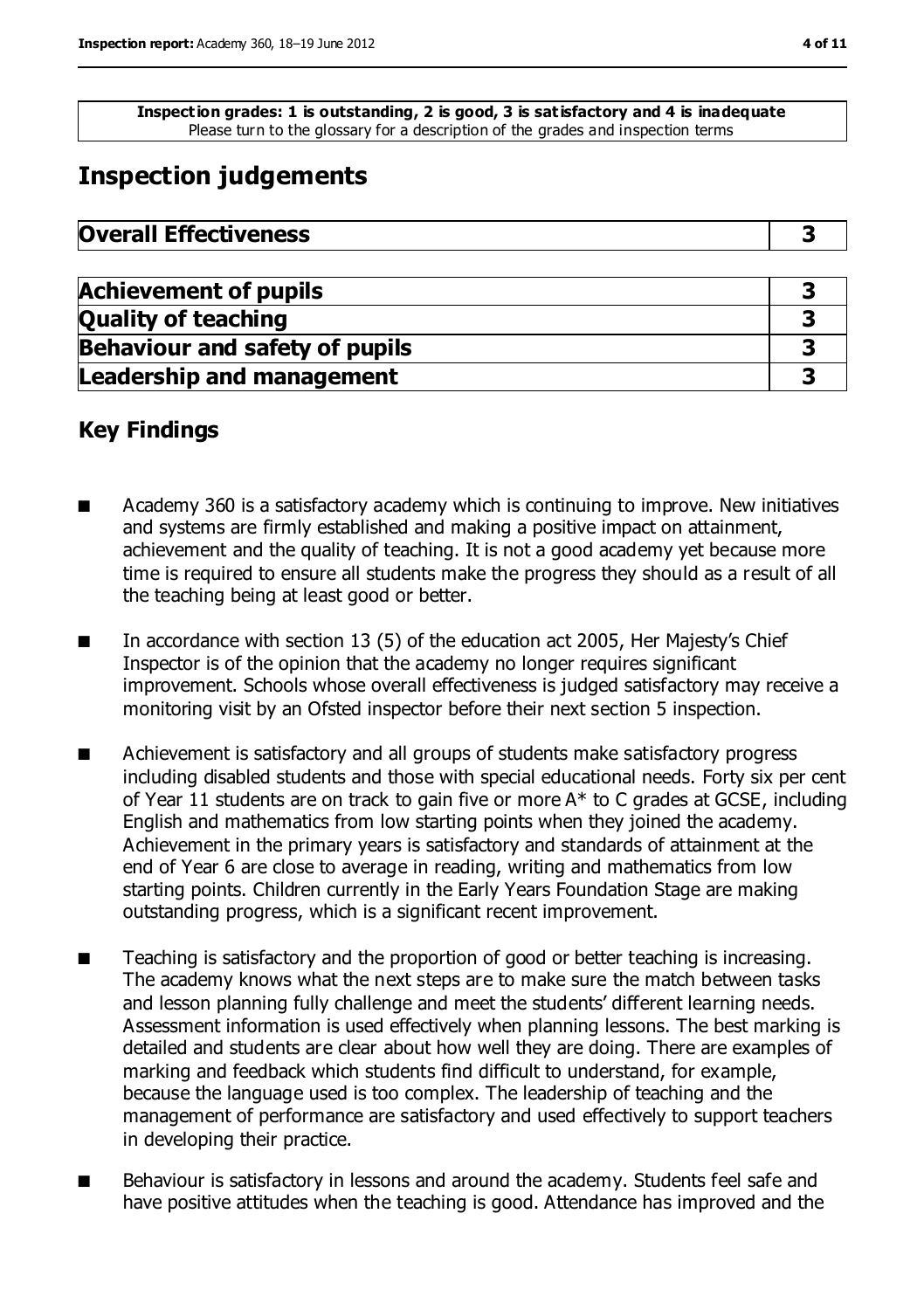academy knows there is more to be done to meet the national average. Parents and carers value the work of the academy and links with partners are strong. Leadership, management and governance are satisfactory and senior leaders are making sure the academy continues to improve.

### **What does the school need to do to improve further?**

- Ensure all teaching is good or better by:
	- sharing best practice, for example, in behaviour management and engaging students in their own learning
	- ensuring marking and feedback of the highest quality is consistently provided to students and used to set challenging learning targets.
- Raise attainment and achievement by:
	- improving the use of curriculum time at Key Stages 3 and 4  $\equiv$
	- making sure students' progress and achievement is always good  $\equiv$
	- ensuring all students are fully challenged, and given a greater responsibility for their own learning
	- making sure the match between tasks and lesson planning fully meets the students' different learning needs.
- Continue to raise attendance.

### **Main Report**

#### **Achievement of pupils**

Children start at the academy with knowledge and skills that are well below average. All groups of students, including disabled students, those with special educational needs and the well above average proportion known to be eligible for free school meals make satisfactory progress. Attainment in English and mathematics is close to average at Year 6 and Year 11 for the cohorts who started in 2008 with well below average attainment on entry. The achievement and progress of the current children in the Early Years Foundation Stage is outstanding and they are expected to start in Year 1 in September with attainment which is average and above. Current attainment in reading at the end of Key Stage 1 and at Key Stage 3 is satisfactory. Inspection evidence from listening to pupils read shows they have the decoding skills to apply letters and sounds but are reluctant to use them unless prompted to do so. The academy is taking effective action to meet targets in the specialism.

Achievement and attainment have significantly improved when students leave the academy in Year 11. The number gaining 5 GCSE A\*- C, including English and mathematics has risen from 17% in 2009 to 35% in 2011 and on track to gain 46% in 2012. Seventy three per cent of students gained five or more GCSE Grades  $A^*$  - C in 2011 and the academy predicts 86% are expected to achieve the same this year. Virtually all parents and carers who responded to the questionnaire say they are happy with the progress their children make in the school. Students have positive attitudes to learning when tasks are challenging and meet their needs. They enjoy lessons which engage them productively but quickly lose interest when the work is mundane and they are expected to listen for long periods of time.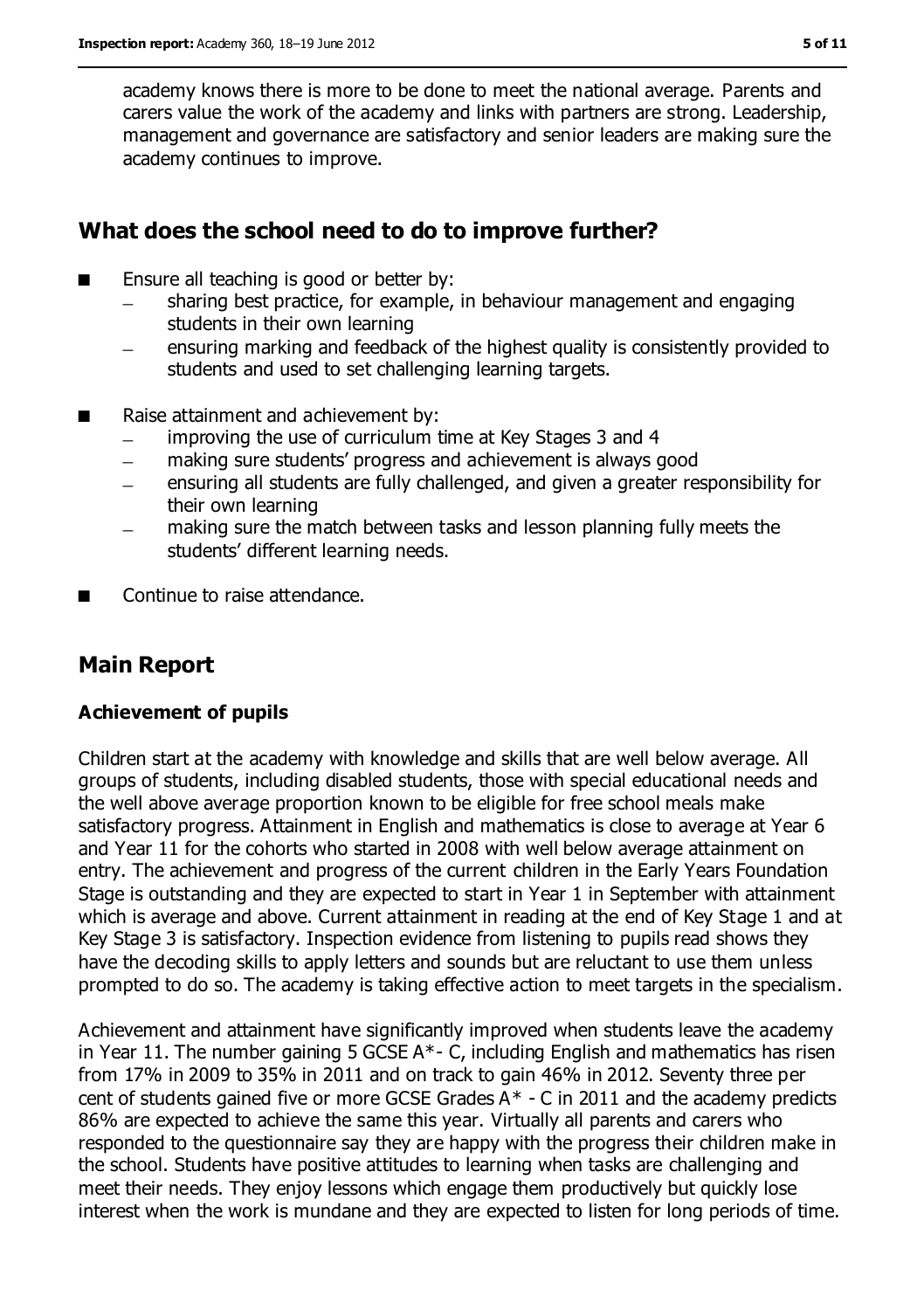Progress is slower where students in Key Stages 3 and 4 have few opportunities to take responsibility for their own learning or work independently on their own programmes of study.

#### **Quality of teaching**

The quality of teaching is satisfactory and improving, including the teaching of disabled students and those with special educational needs. Good or better teaching was seen and the best is characterised by a strong focus on independent learning delivered at a fast pace that engages the students quickly. The most recent assessment information is taken into account and activities are very effectively matched to students' needs. For example in a Year 6 mathematics lesson, the teaching created individual levels of challenge allowing pupils to progress from a personalised starting point and the teacher intervened to add further challenge when required. Where the quality of teaching is not as high, the opportunities for students to be directly involved in their own learning are limited and the needs of different abilities are insufficiently taken into account.

Assessment information is used effectively to ensure students make satisfactory progress. Marking and assessment practice is more effectively delivered as a result of new initiatives and systems being introduced. There is still some way to go before it is consistently good in all year groups and subjects. Evidence from listening to pupils and students read in Key Stages 1 and 3 confirms that the teaching of reading is satisfactory. All parents and carers who responded to the inspection questionnaire felt their child was well taught at the school. Teaching makes a satisfactory impact on spiritual, moral, social and cultural development, for example, by providing opportunities for students to learn about life in other cultures. Teachers' subject knowledge is not always effectively used in Key Stages 3 and 4 because of the way in which the curriculum is organised. The academy is taking the right action to make improvements.

#### **Behaviour and safety of pupils**

A new behaviour management policy introduced in the last year has made a significant impact and students' behaviour is satisfactory in lessons and around the academy building. Students are aware of what is expected of them and the consequences if they do not behave appropriately. Students say that they feel safe and incidents of all types of bullying are dealt with effectively. A number of parents, carers, pupils and students who responded to the questionnaire felt the school did not deal with bullying well. Their concerns were thoroughly investigated and no evidence was found to indicate that this was the case.

Attendance has significantly improved but remains just below the national average because it falls in Key Stage 4. The academy knows making improvements are a high priority and is taking effective action to further raise attendance to meet the national average. Procedures are more robust and students' punctuality has improved. The number of persistent absentees and exclusions has been considerably reduced in the last year. The vast majority of parents and carers who responded to the inspection questionnaire felt the school ensured their child was well looked after.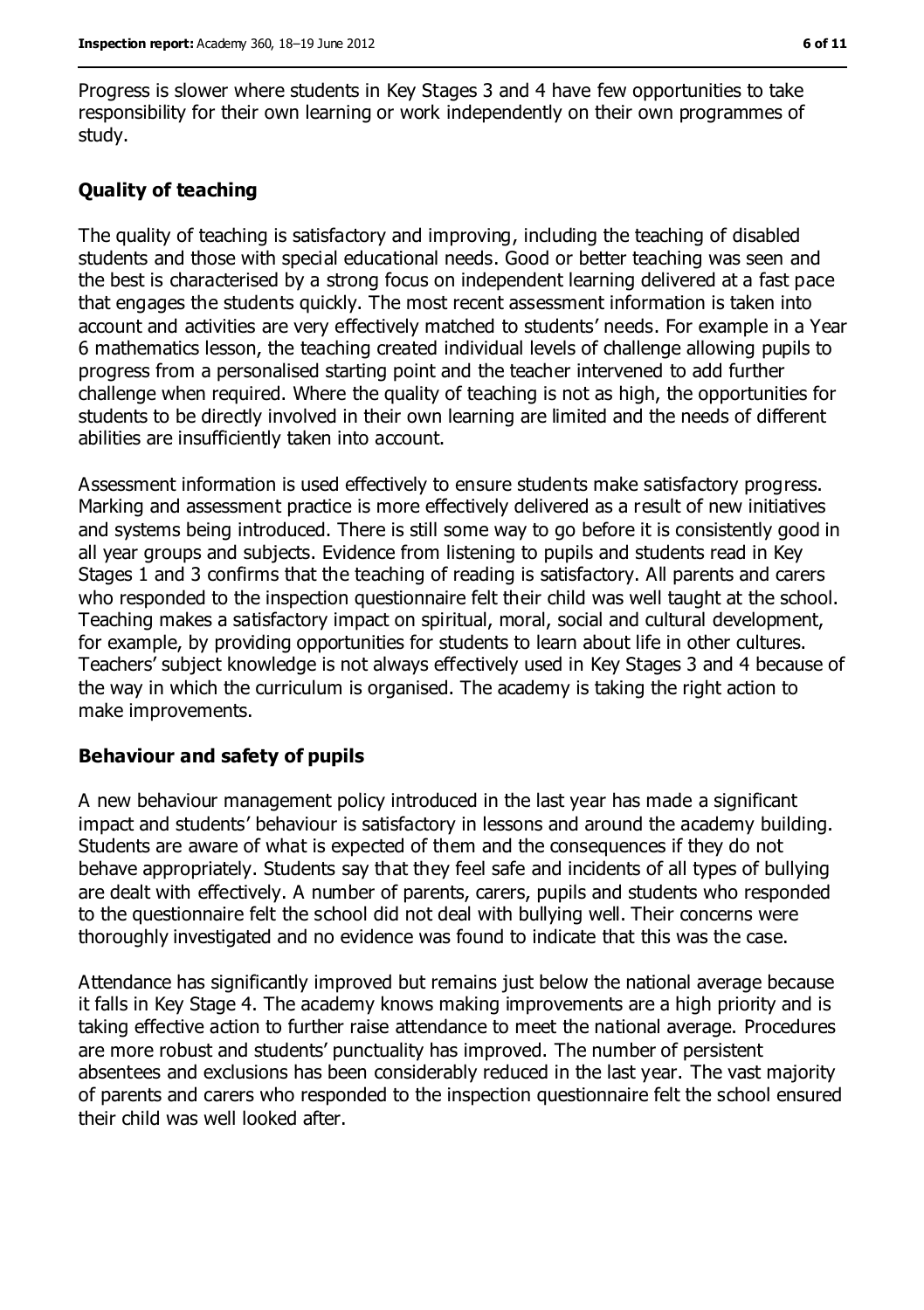#### **Leadership and management**

The academy has sufficient capacity to make improvements and leadership, management and governance are satisfactory. The capacity to drive further improvement is confirmed through significant gains in achievement, teaching, behaviour and attendance. The strategic vision of the governing body and senior leaders to make the academy at least good is being realised and aspirations are high. Self-evaluation is accurate and the right action is taken to make improvements. The governing body is effective in challenging the senior leaders about students' results and the quality of teaching and provides strong support to drive improvement. The performance management of teachers is improving the quality of teaching. Safeguarding procedures are routinely monitored and meet requirements.

Equality of opportunity is effectively promoted and all forms of discrimination are tackled. The academy provides a secure platform for the promotion of pupils' spiritual, moral, social and cultural development. The satisfactory curriculum is enriched with activities which provide opportunities for cultural, musical, and sporting events. The academy is making improvements to the curriculum in Years 7 to 11, for example, to revise the two hour lessons in English and mathematics. The academy knows the engagement of parents and carers is a priority and is taking action, for example, through feedback from questionnaires. Virtually all parents and carers who responded to the inspection questionnaire praised the work of the academy which takes their views into account.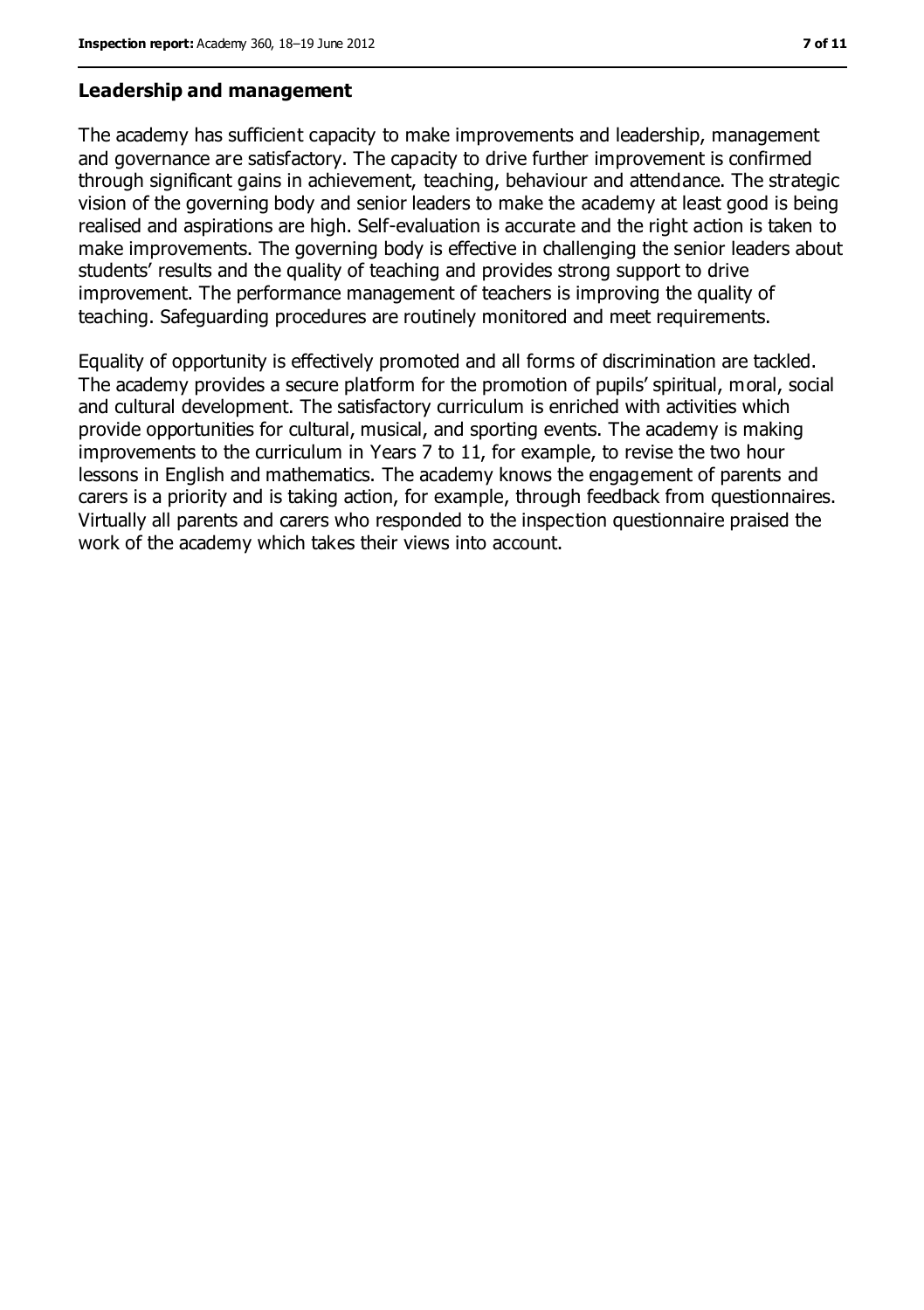### **Glossary**

#### **What inspection judgements mean**

| <b>Grade</b> | <b>Judgement</b> | <b>Description</b>                                                                                                                                                                                                            |
|--------------|------------------|-------------------------------------------------------------------------------------------------------------------------------------------------------------------------------------------------------------------------------|
| Grade 1      | Outstanding      | These features are highly effective. An outstanding school<br>provides exceptionally well for all its pupils' needs.                                                                                                          |
| Grade 2      | Good             | These are very positive features of a school. A school that is<br>good is serving its pupils well.                                                                                                                            |
| Grade 3      | Satisfactory     | These features are of reasonable quality. A satisfactory school<br>is providing adequately for its pupils.                                                                                                                    |
| Grade 4      | Inadequate       | These features are not of an acceptable standard. An<br>inadequate school needs to make significant improvement in<br>order to meet the needs of its pupils. Ofsted inspectors will<br>make further visits until it improves. |

### **Overall effectiveness of schools**

|                       | Overall effectiveness judgement (percentage of schools) |      |                     |                   |
|-----------------------|---------------------------------------------------------|------|---------------------|-------------------|
| <b>Type of school</b> | <b>Outstanding</b>                                      | Good | <b>Satisfactory</b> | <b>Inadequate</b> |
| Nursery schools       | 54                                                      |      |                     |                   |
| Primary schools       | 14                                                      | 49   | 32                  |                   |
| Secondary schools     | 20                                                      | 39   | 34                  |                   |
| Special schools       | 33                                                      | 45   | 20                  |                   |
| Pupil referral units  | 9                                                       | 55   | 28                  |                   |
| All schools           | 16                                                      |      |                     |                   |

New school inspection arrangements have been introduced from 1 January 2012. This means that inspectors make judgements that were not made previously.

The data in the table above are for the period 1 September to 31 December 2011 and represent judgements that were made under the school inspection arrangements that were introduced on 1 September 2009. These data are consistent with the latest published official statistics about maintained school inspection outcomes (see [www.ofsted.gov.uk\)](www.ofsted.gov.uk).

The sample of schools inspected during 2010/11 was not representative of all schools nationally, as weaker schools are inspected more frequently than good or outstanding schools.

Primary schools include primary academy converters. Secondary schools include secondary academy converters, sponsor-led academies and city technology colleges. Special schools include special academy converters and non-maintained special schools.

Percentages are rounded and do not always add exactly to 100.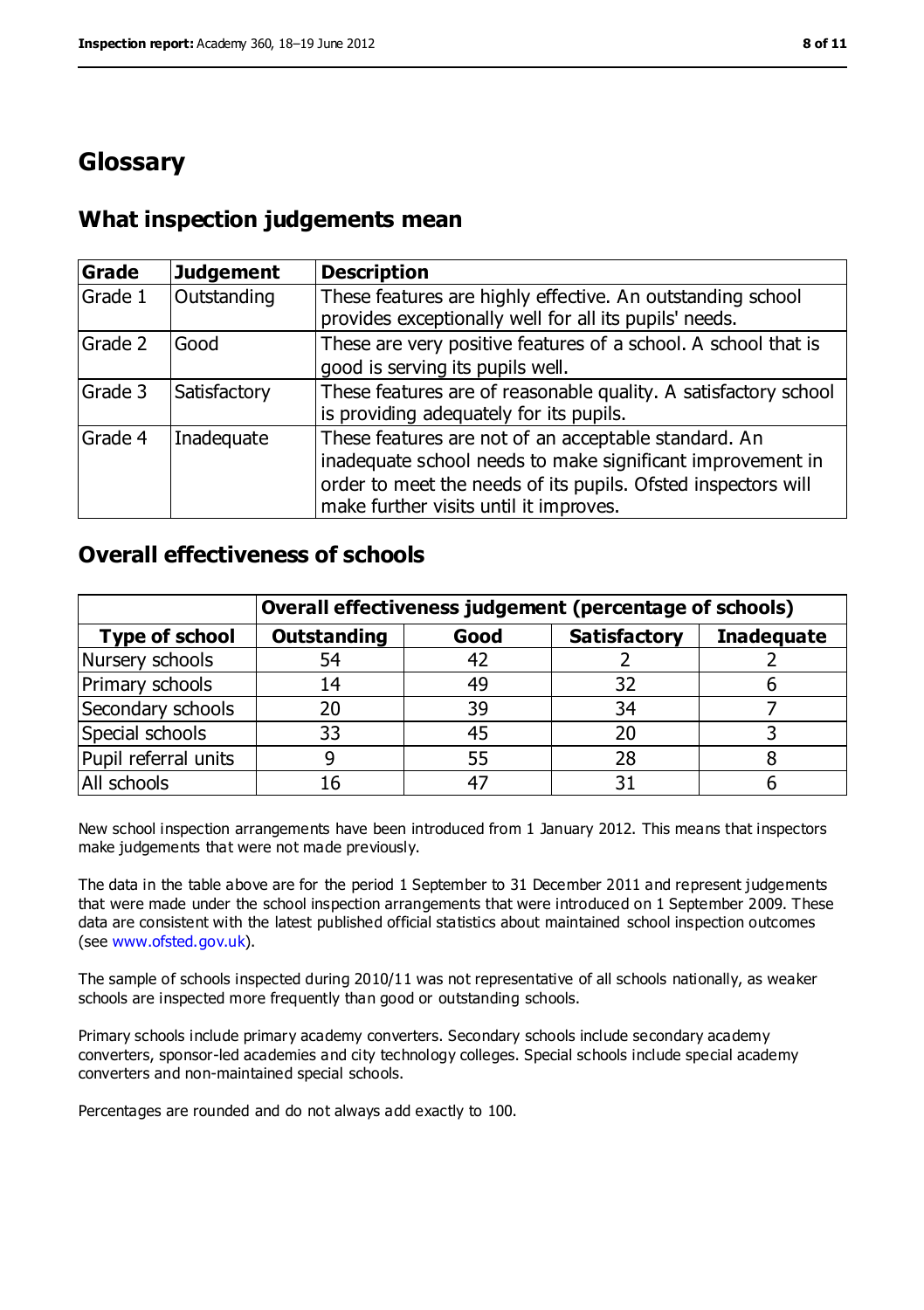## **Common terminology used by inspectors**

| Achievement:                  | the progress and success of a pupil in their learning and<br>development taking account of their attainment.                                                                                                           |
|-------------------------------|------------------------------------------------------------------------------------------------------------------------------------------------------------------------------------------------------------------------|
| Attainment:                   | the standard of the pupils' work shown by test and<br>examination results and in lessons.                                                                                                                              |
| Attendance                    | the regular attendance of pupils at school and in lessons,<br>taking into account the school's efforts to encourage good<br>attendance.                                                                                |
| Behaviour                     | how well pupils behave in lessons, with emphasis on their<br>attitude to learning. Pupils' punctuality to lessons and their<br>conduct around the school.                                                              |
| Capacity to improve:          | the proven ability of the school to continue improving based<br>on its self-evaluation and what the school has accomplished<br>so far and on the quality of its systems to maintain<br>improvement.                    |
| Floor standards               | the national minimum expectation of attainment and<br>progression measures                                                                                                                                             |
| Leadership and<br>management: | the contribution of all the staff with responsibilities, not just<br>the governors and headteacher, to identifying priorities,<br>directing and motivating staff and running the school.                               |
| Learning:                     | how well pupils acquire knowledge, develop their<br>understanding, learn and practise skills and are developing<br>their competence as learners.                                                                       |
| Overall effectiveness:        | inspectors form a judgement on a school's overall<br>effectiveness based on the findings from their inspection of<br>the school.                                                                                       |
| Progress:                     | the rate at which pupils are learning in lessons and over<br>longer periods of time. It is often measured by comparing<br>the pupils' attainment at the end of a key stage with their<br>attainment when they started. |
| Safety                        | how safe pupils are in school, including in lessons; and their<br>understanding of risks. Pupils' freedom from bullying and<br>harassment. How well the school promotes safety, for<br>example e-learning.             |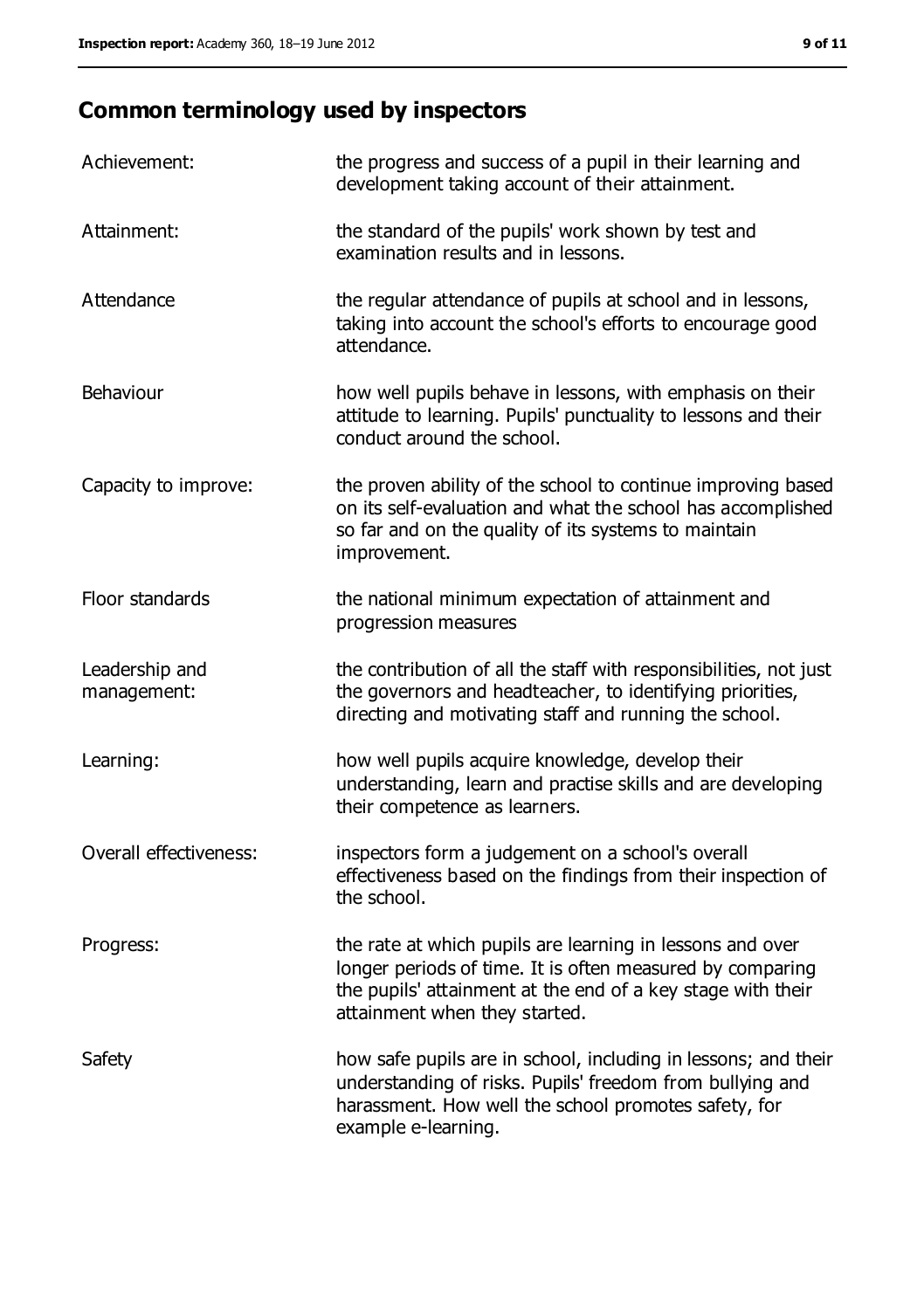**This letter is provided for the school, parents and carers to share with their children. It describes Ofsted's main findings from the inspection of their school.**

> raising standards improving lives

20 June 2012

Dear Students

#### **Inspection of Academy 360, Sunderland, SR4 9BA**

Thank you for all your help when I inspected the academy with my colleagues. Please would you pass on my thanks to your parents and carers for returning the questionnaires and say inspectors took all their views into account. I thought you might like to know what we found about your academy.

- Academy 360 is a satisfactory and improving academy which no longer requires a 'notice to improve'.
- Your achievement is satisfactory and you are making reasonable progress.
- The quality of teaching is satisfactory and improving.
- Your behaviour is satisfactory, and you feel safe and are cared for well.
- The governing body and senior leaders are making the right improvements to help you achieve more highly.

To help your leaders do this, I have asked them to:

- ensure all teaching is good or better
- continue to raise you attainment and achievement
- raise your attendance, particularly in Years 10 and 11.

I know the staff would appreciate your help and I wish you every success in all you do in the future.

Yours sincerely

**Paul Hancock Her Majesty's Inspector**